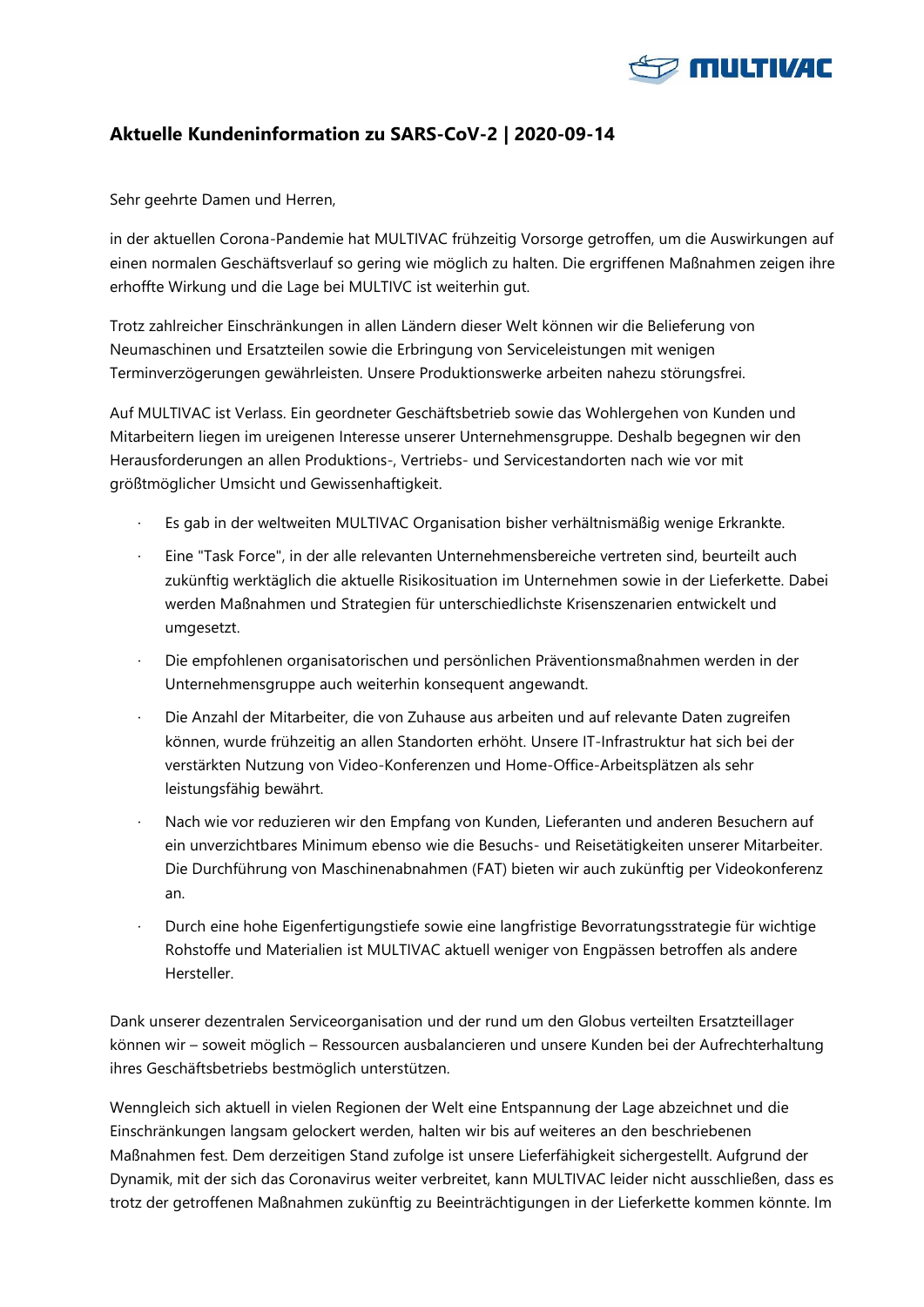Krisenfall müssen wir den behördlichen Anordnungen der jeweiligen Region Folge leisten, die Einfluss auf den Geschäftsverlauf nehmen können.

Wir bewerten die Situation mit Kunden, Zulieferern und Behörden daher auch zukünftig fortlaufend neu und setzen alles daran, eventuelle Auswirkungen auf unsere Geschäftspartner so gering wie möglich zu halten.

Bitte wenden Sie sich bei Fragen jederzeit an Ihren lokalen MULTIVAC Ansprechpartner, der Ihnen gerne zur Verfügung steht.

Mit besten Grüßen

Ihr MULTIVAC Team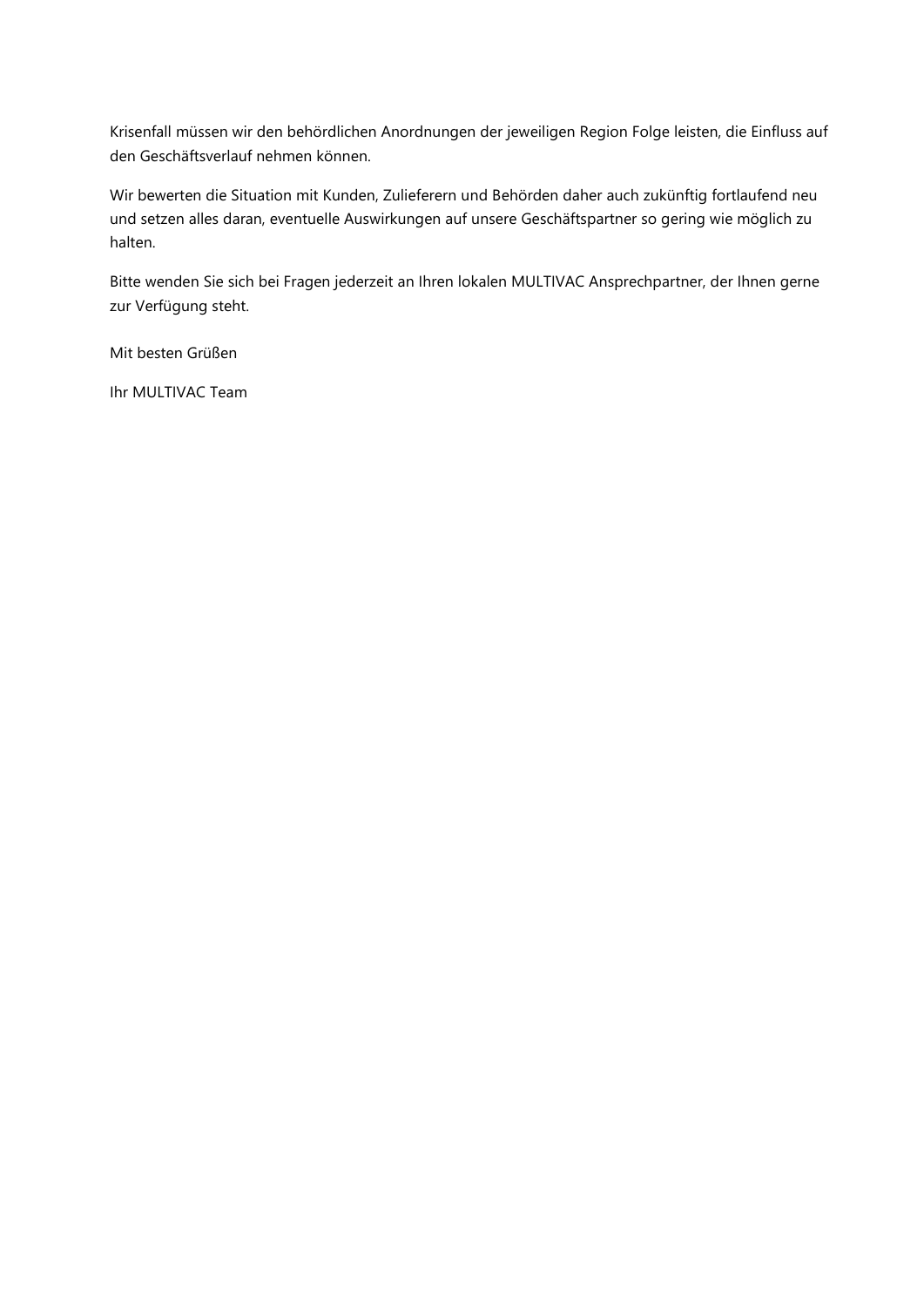

### **Up-to-date customer information about SARS-CoV-2 | 2020-09-14**

#### Dear Sir or Madam,

MULTIVAC took the necessary precautions at an early stage in the corona pandemic to keep the impact on the normal running of the business as small as possible. The measures that were taken are showing their anticipated effect, and the situation at MULTIVAC continues to be good.

Despite many restrictions in all countries of the world, we have been able to ensure the supply of new machines and spare parts, as well as providing the services required by our customers, with very few delays in delivery. Our production factories are working without almost any disruption.

You can have trust in MULTIVAC. An orderly business operation and the well-being of our customers and staff are in the very best interests of our Group. It is for this reason, that we are continuing to meet the challenges at all our production, sales and service sites with the greatest possible caution and diligence.

- Up to now there have been relatively few affected by the illness within the MULTIVAC organisation worldwide.
- · A task force, in which all the relevant company departments are represented, assesses on a daily basis the current risk situation within the Group as well as in the supply chain, and the task force will continue to do so in the future. Here measures and strategies for a wide range of crisis scenarios are developed and implemented.
- The recommended organisational and personal preventative measures will also continue to be applied systematically throughout the company.
- The number of staff, who are able to work from home and gain access to the relevant data, was increased at an early stage at all sites. Our IT infrastructure has proved to be very robust and effective during the increased use with home office working and video conferencing.
- Receiving customers, suppliers and other visitors continues to be reduced by us to the absolute minimum, as are the visits and travel arrangements of our own staff. We will also continue in future to offer factory acceptance tests via video conference.
- · Thanks to our high level of in-house vertical manufacturing, as well as a long-term stocking strategy for important raw materials, MULTIVAC is currently far less affected by shortages or bottlenecks than other manufacturers.

Our decentralised service organisation and our spare parts warehouses, which are distributed around the globe, mean that we can balance our resources as far as possible, and this enables us to support our customers in maintaining their business operation.

Although there is currently some relaxing of the situation in many regions of the world, and some restrictions are slowly being eased, we are continuing to remain with the measures described until further notice. Our ability to supply is therefore assured on the basis of the current situation. Due to the ongoing dynamic spread of the coronavirus worldwide, MULTIVAC can not unfortunately however exclude the possibility, that there could be some disruption to the supply chain despite the measures taken. In the event of a crisis, we will have to follow the arrangements made by the authorities in the particular region, and these could have an effect on the running of the business.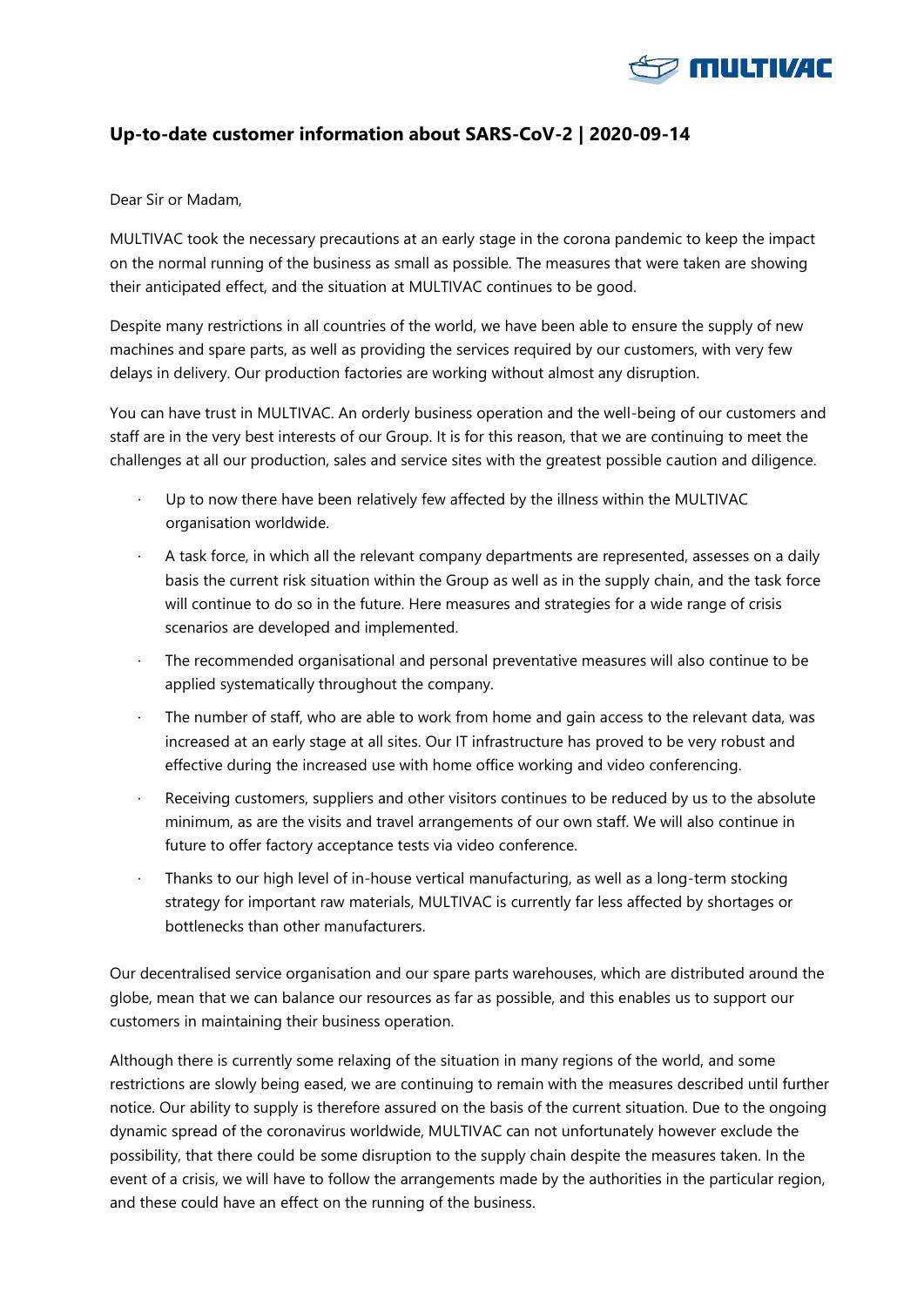We will therefore continue to constantly reassess the situation with customers, suppliers and the authorities, and we are doing everything in our power to keep any impact on our business partners as small as possible.

If you have any questions, please get in touch with your local MULTIVAC contact person, who will be happy to help you.

Best regards,

Your MULTIVAC team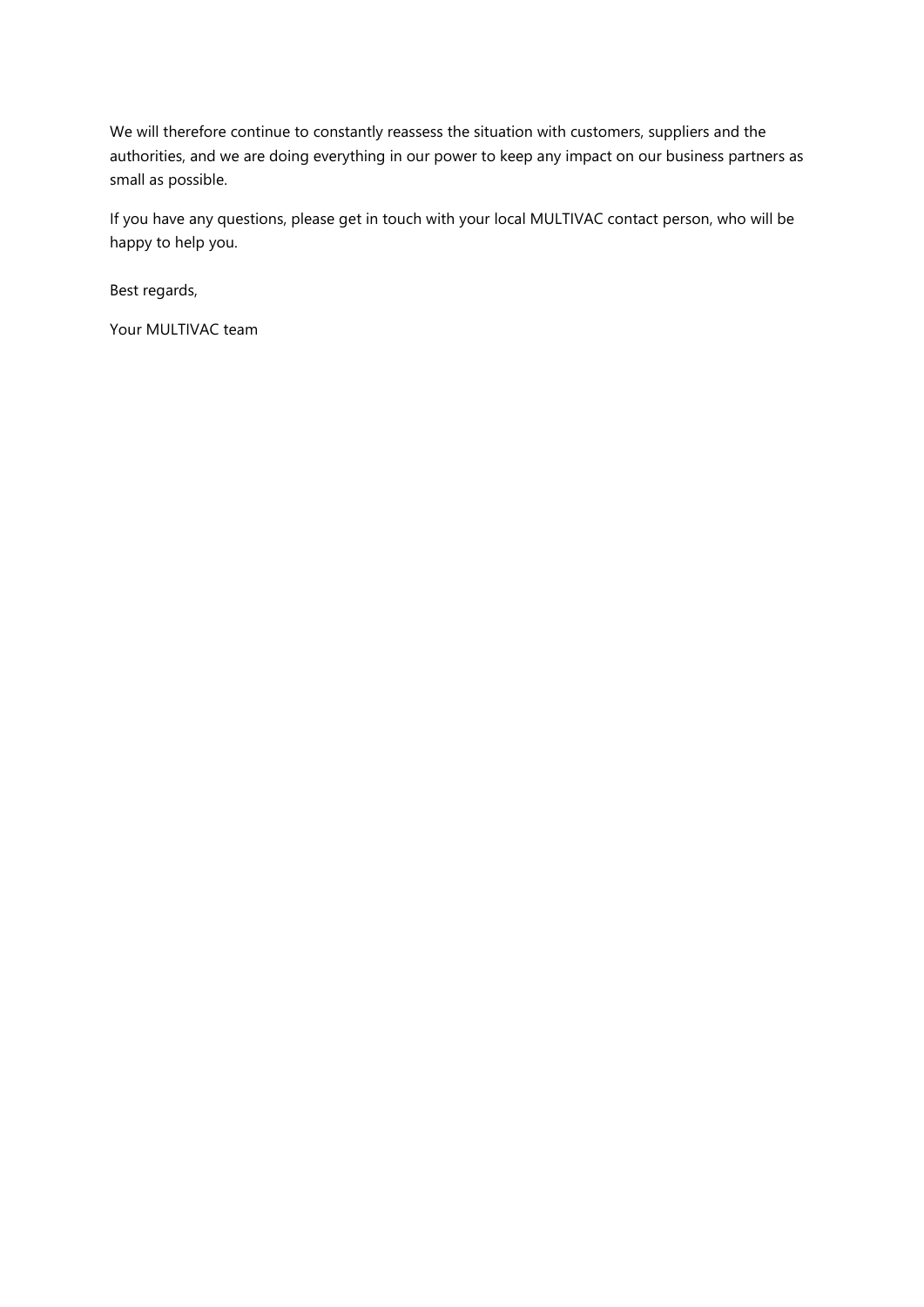

## **Information clients actuelle au sujet du SARS-CoV-2 | 2020-09-14**

#### Mesdames, Messieurs,

Face à la pandémie actuelle de coronavirus, MULTIVAC a rapidement pris des dispositions afin de réduire au minimum les répercussions sur le cours normal des activités. Les mesures prises ont eu l'effet escompté, la situation de MULTIVAC étant de nouveau favorable.

En dépit des nombreuses restrictions en vigueur dans tous les pays du monde, nous sommes en mesure d'assurer la livraison de machines neuves et de pièces de rechange et de fournir les prestations de service sans retards dans les délais. Nos usines de production fonctionnent pratiquement sans problème.

Vous pouvez compter sur MULTIVAC. Le bon déroulement des activités commerciales ainsi que le bienêtre de nos clients et de nos collaborateurs sont d'un intérêt primordial pour notre groupe d'entreprises. C'est pourquoi, nous continuons comme auparavant de répondre aux défis posés à tous les sites de production, de distribution et de service avec discernement et conscience professionnelle.

- · Jusqu'ici, l'organisation MULTIVAC à l'échelle mondiale n'a été que très peu touchée par le coronavirus.
- Un groupe d'action, dans lequel tous les secteurs importants de l'entreprise sont représentés, continuera d'évaluer au quotidien la situation actuelle en matière de risque dans l'entreprise ainsi que dans la chaîne logistique. Dans ce cadre, des mesures et des stratégies sont élaborées et mises en œuvre pour les différentes situations de crise.
- Les mesures de prévention recommandées, que ce soit sur le plan organisationnel ou personnel, sont toujours appliquées de manière conséquente dans le groupe d'entreprises.
- · Nous avons augmenté à temps, sur tous les sites, le nombre de collaborateurs pouvant travailler depuis chez eux et accéder aux données pertinentes. Notre infrastructure informatique s'est avérée très performante en cette période de forte utilisation des visioconférences et de développement du télétravail.
- · Nous continuons de réduire au minimum l'accueil de nos clients, fournisseurs et autres visiteurs ainsi que les visites et les voyages d'affaires de nos collaborateurs. Nous proposons également à l'avenir de réaliser les réceptions de machines (FAT) par vidéoconférence.
- · Grâce à une intégration verticale élevée et une stratégie de stockage à long terme pour les matières premières et les matériaux essentiels, MULTIVAC est actuellement moins touché par le risque de pénurie que les autres fabricants.

Grâce à notre organisation de service décentralisée et notre stock de pièces de rechange réparti dans le monde entier, nous pouvons, dans la mesure du possible, équilibrer les ressources et soutenir au mieux nos clients afin qu'ils puissent maintenir leurs activités.

Même si l'on observe une amélioration générale de la situation dans de nombreuses régions du monde et que les restrictions sont peu à peu assouplies, nous maintenons, jusqu'à nouvel ordre, les mesures décrites. A l'heure actuelle, notre capacité de livraison n'est pas impactée. Mais en raison de la dynamique avec laquelle le COVID-19 se propage, MULTIVAC ne peut malheureusement pas exclure à l'avenir la présence de perturbations dans la chaîne logistique malgré les mesures prises. En cas de crise, nous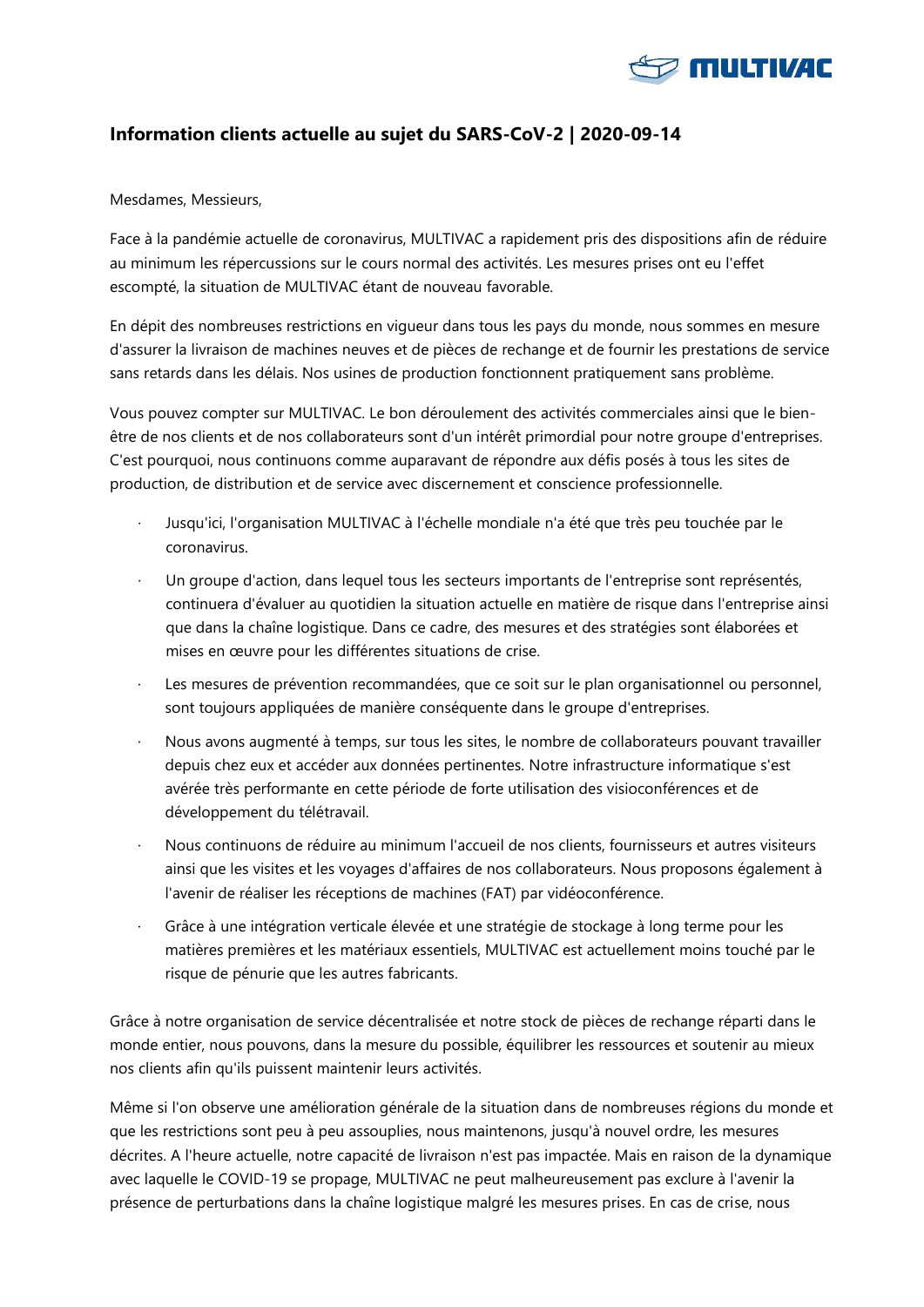devons répondre aux injonctions des autorités des régions concernées, ce qui peut influer sur les activités économiques.

Nous évaluons en permanence la situation avec nos clients, nos fournisseurs ainsi que les autorités et mettons donc tout en œuvre pour réduire au minimum, y compris à l'avenir, les conséquences pour nos partenaires.

En cas de questions, veuillez-vous adresser à tout moment à votre interlocuteur local MULTIVAC qui se tient à votre disposition.

Cordialement,

Votre équipe MULTIVAC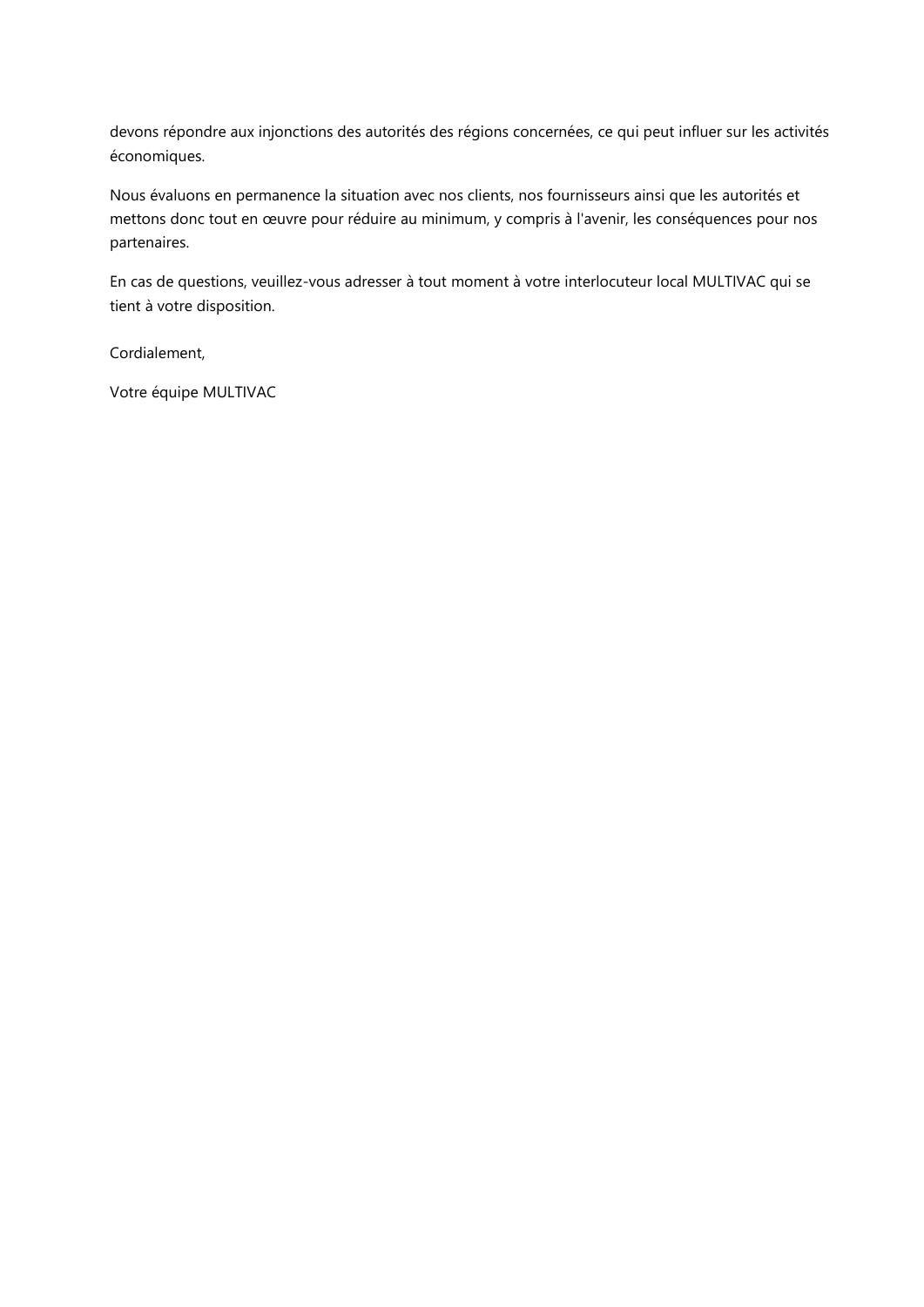

# **Información actual para clientes sobre SARS-CoV-2 | 14/09/2020**

Muy señores míos:

En la actual pandemia de coronavirus, MULTIVAC reaccionó a tiempo tomando precauciones para minimizar el impacto de la crisis sobre el desarrollo normal del negocio. Las medidas tomadas están dando el resultado esperado y la situación en MULTIVAC sigue siendo buena.

A pesar de las numerosas restricciones vigentes en todos los países del mundo, hemos podido garantizar el suministro de máquinas nuevas y piezas de repuesto, así como la prestación de servicios sufriendo pocos retrasos. Nuestras plantas de producción funcionan prácticamente sin problemas.

Puede confiar en MULTIVAC. Nuestro grupo empresarial otorga gran importancia a las operaciones comerciales ordenadas y al bienestar de los clientes y los empleados. Por ello, en todos nuestros centros de producción, ventas y servicio seguimos afrontando los desafíos con la mayor prudencia y meticulosidad posibles.

- · Hasta ahora, ha habido relativamente pocas personas infectadas en la organización mundial de MULTIVAC.
- · Una "Task Force", donde están representadas todas las áreas relevantes de la empresa, evalúa diariamente Una "Task Force", donde están representadas todas las áreas relevantes de la empresa, evalúa diariamente la situación de riesgo actual en la empresa y en la cadena de suministro.Una "Task Force", donde están representadas todas las áreas relevantes de la empresa, evalúa diariamente la situación de riesgo actual en la empresa y en la cadena de suministro Una "Task Force", donde están representadas todas las áreas relevantes de la empresa, evalúa diariamente la situación de riesgo actual en la empresa y en la cadena de suministro.Una "Task Force", donde están representadas todas las áreas relevantes de la empresa, evalúa diariamente – y lo seguirá haciendo en el futuro– la situación de riesgo actual en la empresa y en la cadena de suministro. A este fin se desarrollan e implementan medidas y estrategias para muy diversas situaciones de crisis.
- Las medidas preventivas organizativas y personales recomendadas se seguirán aplicando en el grupo de forma consistente.
- · El número de empleados que trabajan desde casa y que pueden acceder a datos relevantes se incrementado en todos los centros ya en una fase temprana. Con el incremento de videoconferencias y del trabajo desde casa, nuestra infraestructura informática ha demostrado ser muy robusta.
- · Seguimos reduciendo a un mínimo indispensable la recepción de clientes, proveedores y otros visitantes, así como las visitas y los viajes de nuestros empleados. También en el futuro seguiremos ofreciendo pruebas de aceptación en fábrica (FAT) por videoconferencia.
- · Gracias a un elevado nivel de producción interna y una estrategia de almacenamiento a largo plazo para materiales y materias primas importantes, MULTIVAC se ve actualmente menos afectada que otros fabricantes por la escasez de suministros.